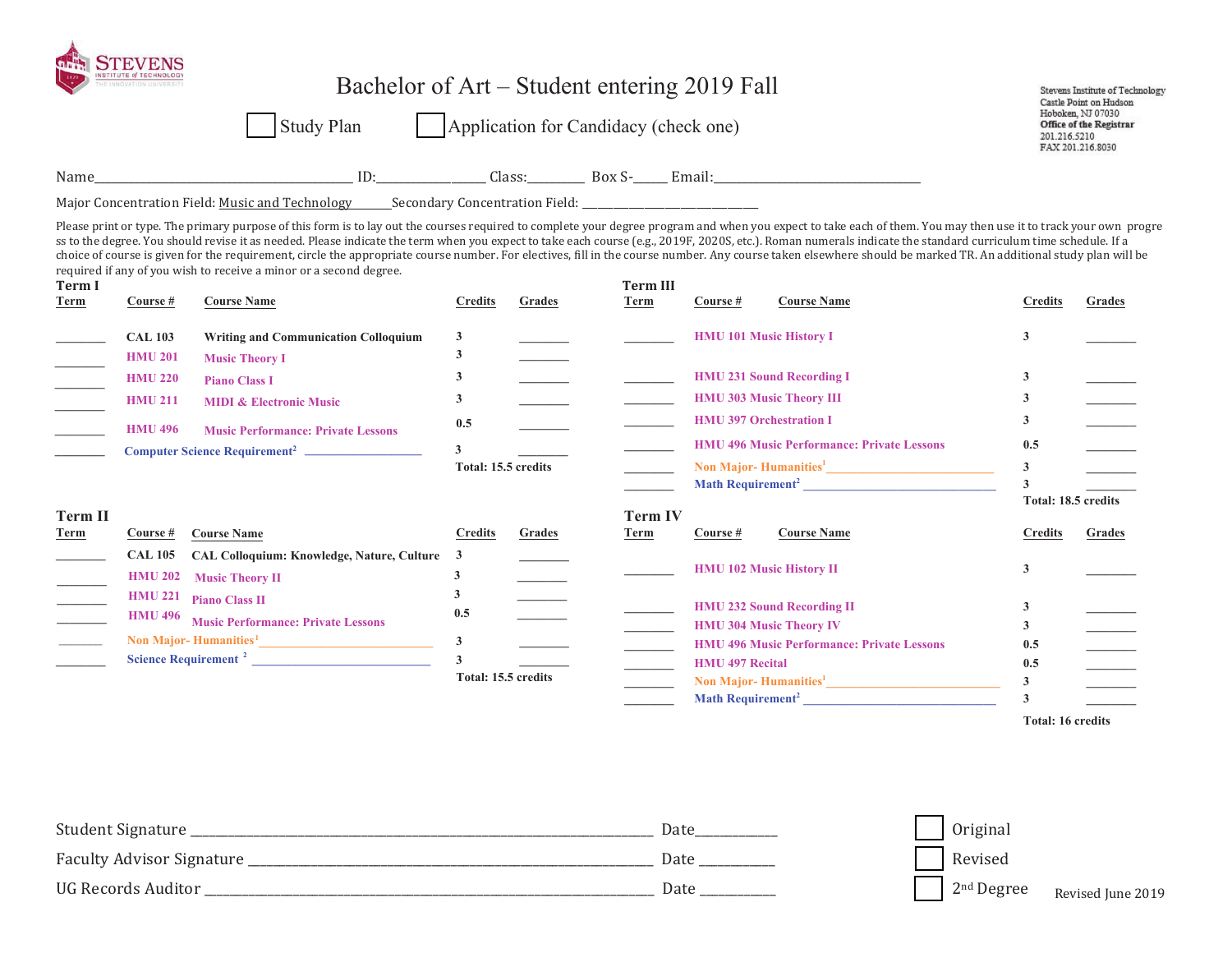

## Bachelor of Art – Student entering 2019 Fall Stevens Institute of Technology Castle Point on Hudson Hoboken, NJ 07030 **Study Plan** Application for Candidacy (check one) Office of the Registrar 201.216.5210 FAX 201.216.8030 <u>1D: ID: Class: Class: Box S-</u> Email: Name Major Concentration Field: Music and Technology Secondary Concentration Field: **Term V Term VII** Term Course # Course Name Credits Grades Term Course  $#$ Course Name Credits Grades  $\overline{3}$ **HMU 407 Sound Design HMU 310 Music Composition**  $\mathbf{3}$ **CAL 498 Thesis Preparation HMU 333 Sound Recording III**  $\mathbf{3}$  $\mathbf{3}$ **HMU 498 Ensemble** General Elective<sup>3</sup>  $\mathbf{3}$  $\mathbf{1}$ General Elective<sup>3</sup>  $\mathbf{3}$ Non Major-Humanities<sup>1</sup>  $\mathbf{3}$ **Secondary Concentration**<sup>5</sup>  $\mathbf{3}$ **Total: 12 Credits Secondary Concentration<sup>5</sup>**  $\mathbf{3}$ **Total: 16 Credits Term VIII Term VI** Credits Term Term Course # Course Name Grades Course # Course Name Credits Grades **HMU 334 Sound Recording IV**  $\mathbf{3}$ **HMU 405 Electronic Music**  $\mathbf{3}$ **HMU 498 Ensemble**  $\mathbf{1}$ **CAL 499 Senior Thesis**  $\overline{4}$ **General Elective**<sup>3</sup> **Secondary Concentration**<sup>5</sup>  $\mathbf{3}$  $\mathbf{3}$ **Secondary Concentration**<sup>5</sup> **General Elective**<sup>3</sup>  $\mathbf{3}$  $\mathbf{3}$ **Secondary Concentration**<sup>5</sup>  $\mathbf{3}$ **Total: 13 Credits** CAL 301 Seminar in Writing & Research Methods  $\overline{\mathbf{3}}$ **Total: 16 Credits Additional Courses** P.E. Requirement<sup>4</sup> Credit Grade Term Course Credit Grade Term Course PE **PE PE 200 PE 200**  $PE$ PE 200 **PE 200** PE <u> 1980 - Andrea Andrew Maria (b. 1980)</u> Original **Date** Revised **UG Records Auditor Date** 2<sup>nd</sup> Degree